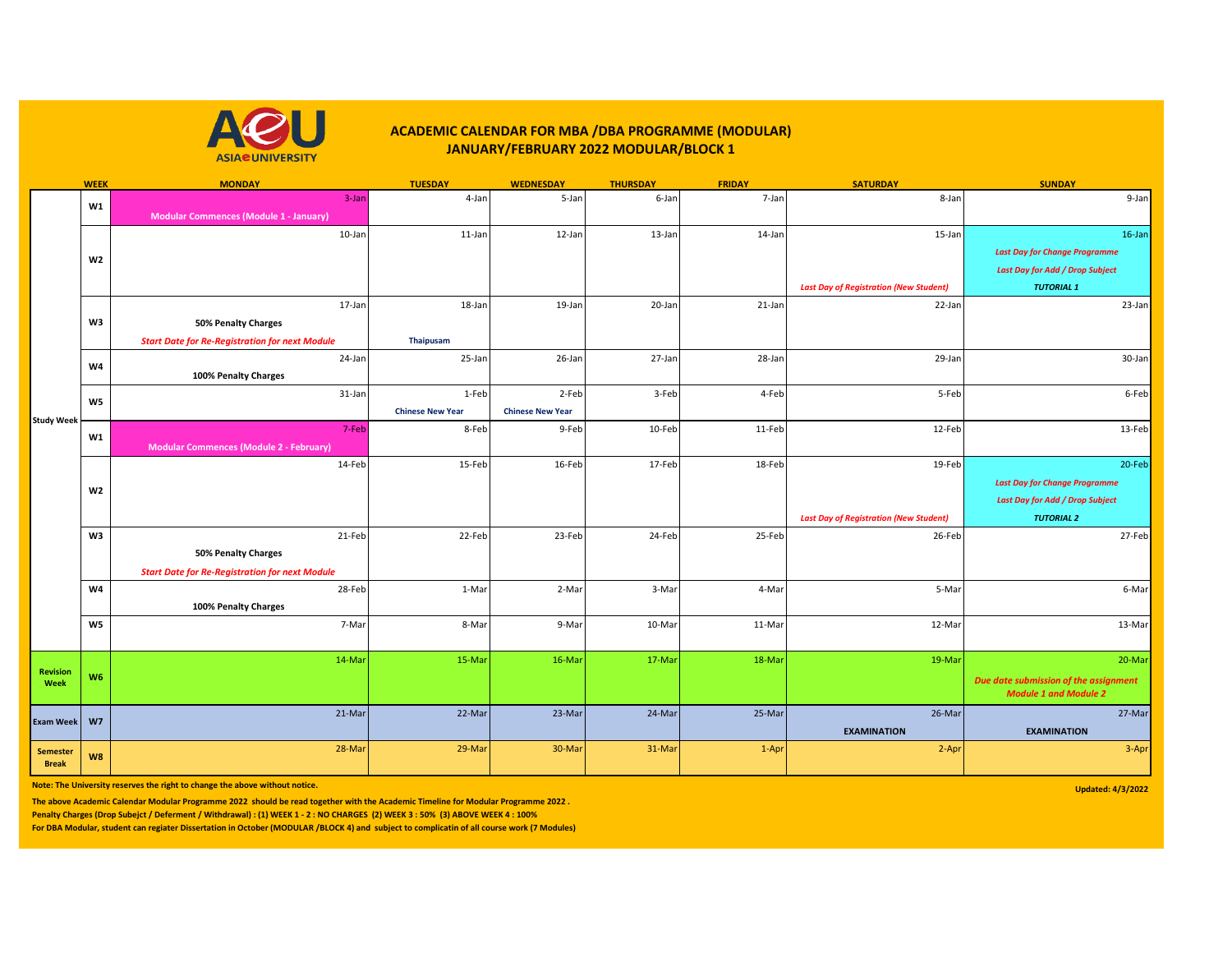## **ACADEMIC CALENDAR FOR MBA /DBA PROGRAMME (MODULAR) APRIL/MAY 2022 MODULAR/BLOCK 2**



|                         | <b>WEEK</b>    | <b>MONDAY</b>                                         | <b>TUESDAY</b>     | <b>WEDNESDAY</b> | <b>THURSDAY</b> | <b>FRIDAY</b> | <b>SATURDAY</b>                               | <b>SUNDAY</b>                          |
|-------------------------|----------------|-------------------------------------------------------|--------------------|------------------|-----------------|---------------|-----------------------------------------------|----------------------------------------|
|                         | W1             | 4-Apr                                                 | 5-Apr              | 6-Apr            | 7-Apr           | 8-Apr         | 9-Apr                                         | 10-Apr                                 |
|                         |                | <b>Modular Commences (Module 3 - April)</b>           |                    |                  |                 |               |                                               |                                        |
|                         | W2             | 11-Apr                                                | 12-Apr             | 13-Apr           | 14-Apr          | 15-Apr        | 16-Apr                                        | 17-Apr                                 |
|                         |                |                                                       |                    |                  |                 |               |                                               | <b>Last Day for Change Programme</b>   |
|                         |                |                                                       |                    |                  |                 |               |                                               | <b>Last Day for Add / Drop Subject</b> |
|                         |                |                                                       |                    |                  |                 |               | <b>Last Day of Registration (New Student)</b> | <b>TUTORIAL 3</b>                      |
|                         | W3             | 18-Apr                                                | 19-Apr             | 20-Apr           | 21-Apr          | 22-Apr        | 23-Apr                                        | 24-Apr                                 |
|                         |                |                                                       |                    |                  |                 |               |                                               |                                        |
|                         |                | <b>50% Penalty Charges</b>                            |                    |                  |                 |               |                                               |                                        |
|                         |                | <b>Start Date for Re-Registration for next Module</b> | <b>Nuzul Quran</b> |                  |                 |               |                                               |                                        |
|                         | W4             | 25-Apr                                                | 26-Apr             | 27-Apr           | 28-Apr          | 29-Apr        | 30-Apr                                        | 1-May                                  |
|                         |                | 100% Penalty Charges                                  |                    |                  |                 |               |                                               | <b>Labour Day</b>                      |
|                         | W <sub>5</sub> | 2-May                                                 | 3-May              | 4-May            | 5-May           | 6-May         | 7-May                                         | 8-May                                  |
|                         |                |                                                       | Hari Raya Puasa    | Hari Raya Puasa  |                 |               |                                               |                                        |
| <b>Study Week</b>       | W1             | 9-May                                                 | 10-May             | 11-May           | 12-May          | 13-May        | 14-May                                        | 15-May                                 |
|                         |                | <b>Modular Commences (Module 4 - May)</b>             |                    |                  |                 |               |                                               | <b>Wesak Day</b>                       |
|                         | W <sub>2</sub> | 16-May                                                | 17-May             | 18-May           | 19-May          | 20-May        | 21-May                                        | 22-May                                 |
|                         |                |                                                       |                    |                  |                 |               |                                               | <b>Last Day for Change Programme</b>   |
|                         |                |                                                       |                    |                  |                 |               |                                               | <b>Last Day for Add / Drop Subject</b> |
|                         |                |                                                       |                    |                  |                 |               |                                               |                                        |
|                         |                |                                                       |                    |                  |                 |               | <b>Last Day of Registration (New Student)</b> | <b>TUTORIAL 4</b>                      |
|                         | W3             | 23-May                                                | 24-May             | 25-May           | 26-May          | 27-May        | 28-May                                        | 29-May                                 |
|                         |                | <b>50% Penalty Charges</b>                            |                    |                  |                 |               |                                               |                                        |
|                         |                | <b>Start Date for Re-Registration for next Module</b> |                    |                  |                 |               |                                               |                                        |
|                         | W4             | 30-May                                                | 31-May             | 1-Jun            | 2-Jun           | 3-Jun         | 4-Jun                                         | 5-Jun                                  |
|                         |                | 100% Penalty Charges                                  |                    |                  |                 |               |                                               |                                        |
|                         | W5             | 6-Jun                                                 | 7-Jun              | 8-Jun            | 9-Jun           | 10-Jun        | $11$ -Jun                                     | 12-Jun                                 |
|                         |                | <b>Agong's Birthday</b>                               |                    |                  |                 |               |                                               |                                        |
|                         | W <sub>6</sub> | 13-Jun                                                | $14$ -Jun          | 15-Jun           | 16-Jun          | 17-Jun        | 18-Jun                                        | 19-Jun                                 |
| <b>Revision</b><br>Week |                |                                                       |                    |                  |                 |               |                                               | Due date submission of the assignment  |
|                         |                |                                                       |                    |                  |                 |               |                                               | <b>Module 3 and Module 4</b>           |
| <b>Exam Week</b>        | W <sub>7</sub> | 20-Jun                                                | $21$ -Jun          | 22-Jun           | 23-Jun          | $24$ -Jun     | 25-Jun                                        | $26$ -Jun                              |
|                         |                |                                                       |                    |                  |                 |               | <b>EXAMINATION</b>                            | <b>EXAMINATION</b>                     |
| <b>Semester</b>         | W8             | 27-Jun                                                | 28-Jun             | 29-Jun           | 30-Jun          | $1$ -Jul      | $2$ -Jul                                      | $3$ -Jul                               |
| <b>Break</b>            |                |                                                       |                    |                  |                 |               |                                               |                                        |

**Note: The University reserves the right to change the above without notice.** Updated: 4/3/2022

**The above Academic Calendar Modular Programme 2022 should be read together with the Academic Timeline for Modular Programme 2022 .** 

**Penalty Charges (Drop Subejct / Deferment / Withdrawal) : (1) WEEK 1 - 2 : NO CHARGES (2) WEEK 3 : 50% (3) ABOVE WEEK 4 : 100%** 

**For DBA Modular, student can regiater Dissertation in October (MODULAR /BLOCK 4) and subject to complicatin of all course work (7 Modules)**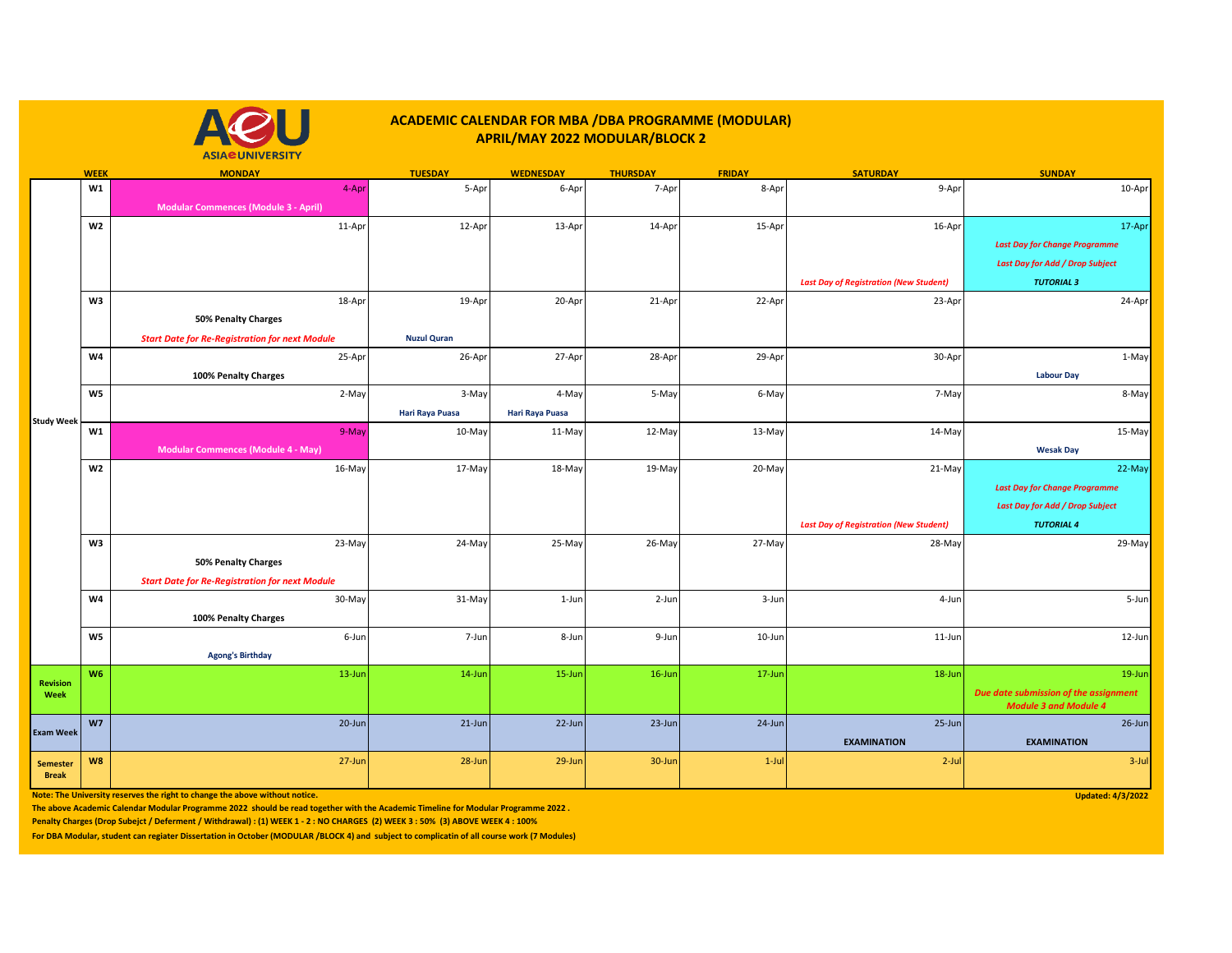## **ACADEMIC CALENDAR FOR MBA /DBA PROGRAMME (MODULAR) JULY/AUGUST 2022 MODULAR/BLOCK 3**



**WEEK MONDAY TUESDAY WEDNESDAY THURSDAY FRIDAY SATURDAY SUNDAY W1** 4-Jul 5-Jul 6-Jul 7-Jul 8-Jul 9-Jul 10-Jul **Modular Commences (Module 5 - July) Hari Raya Haji W2** 11-Jul 12-Jul 13-Jul 14-Jul 15-Jul 16-Jul 17-Jul *Last Day for Change Programme Last Day for Add / Drop Subject Last Day of Registration (New Student) TUTORIAL 5* **W3** 18-Jul 19-Jul 20-Jul 21-Jul 22-Jul 23-Jul 24-Jul **50% Penalty Charges**  *Start Date for Re-Registration for next Module* **W4 |** 25-Jul 26-Jul 27-Jul 28-Jul 28-Jul 28-Jul 29-Jul 30-Jul 30-Jul 30-Jul 31-Jul **100% Penalty Charges Awal Muharram W5 |** 1-Aug| 2-Aug| 3-Aug| 5-Aug| 7-Aug **W1** 8-Aug 9-Aug 10-Aug 11-Aug 12-Aug 13-Aug 14-Aug **Modular Commences (Module 6 - August) W2 |** 15-Aug | 16-Aug | 17-Aug | 19-Aug | 20-Aug | 21-Aug *Last Day for Change Programme Last Day for Add / Drop Subject Last Day of Registration (New Student) TUTORIAL 6* **W3 |** 22-Aug| 23-Aug| 25-Aug| 25-Aug| 27-Aug| 28-Aug **50% Penalty Charges**  *Start Date for Re-Registration for next Module* **W4 | 29-Aug | 30-Aug | 31-Aug | 1-Sep | 3-Sep | 4-Sep 100% Penalty Charges 100% Penalty Charges 100% Penalty Charges 100% Penalty Charges** 5-Sep 6-Sep 7-Sep 8-Sep 9-Sep 10-Sep 11-Sep 12-Sep 13-Sep 13-Sep 14-Sep 14-Sep 15-Sep 16-Sep 16-Sep 16-Sep 17-Sep 17-Sep 17-Sep 18-Sep **Malaysia Day** *Due date submission of the assignment Module 5 and Module 6*  19-Sep 20-Sep 20-Sep 20-Sep 21-Sep 22-Sep 23-Sep 23-Sep 23-Sep 25-Sep 25-Sep 25-Sep **EXAMINATION EXAMINATION** 26-Sep 26-Sep 27-Sep 27-Sep 28-Sep 28-Sep 30-Sep 30-Sep 20-Sep 2-Oct 2-Oct 2-Oct 2-Oct 2-Oct 2-Oct 2-Oct 2-Oct **W5 W6 W7 W8 Study Week Revision Week Exam Week Semester Break**

**Note: The University reserves the right to change the above without notice.** Updated: 4/3/2022

**The above Academic Calendar Modular Programme 2022 should be read together with the Academic Timeline for Modular Programme 2022 .** 

**Penalty Charges (Drop Subejct / Deferment / Withdrawal) : (1) WEEK 1 - 2 : NO CHARGES (2) WEEK 3 : 50% (3) ABOVE WEEK 4 : 100%** 

**For DBA Modular, student can regiater Dissertation in October (MODULAR /BLOCK 4) and subject to complicatin of all course work (7 Modules)**